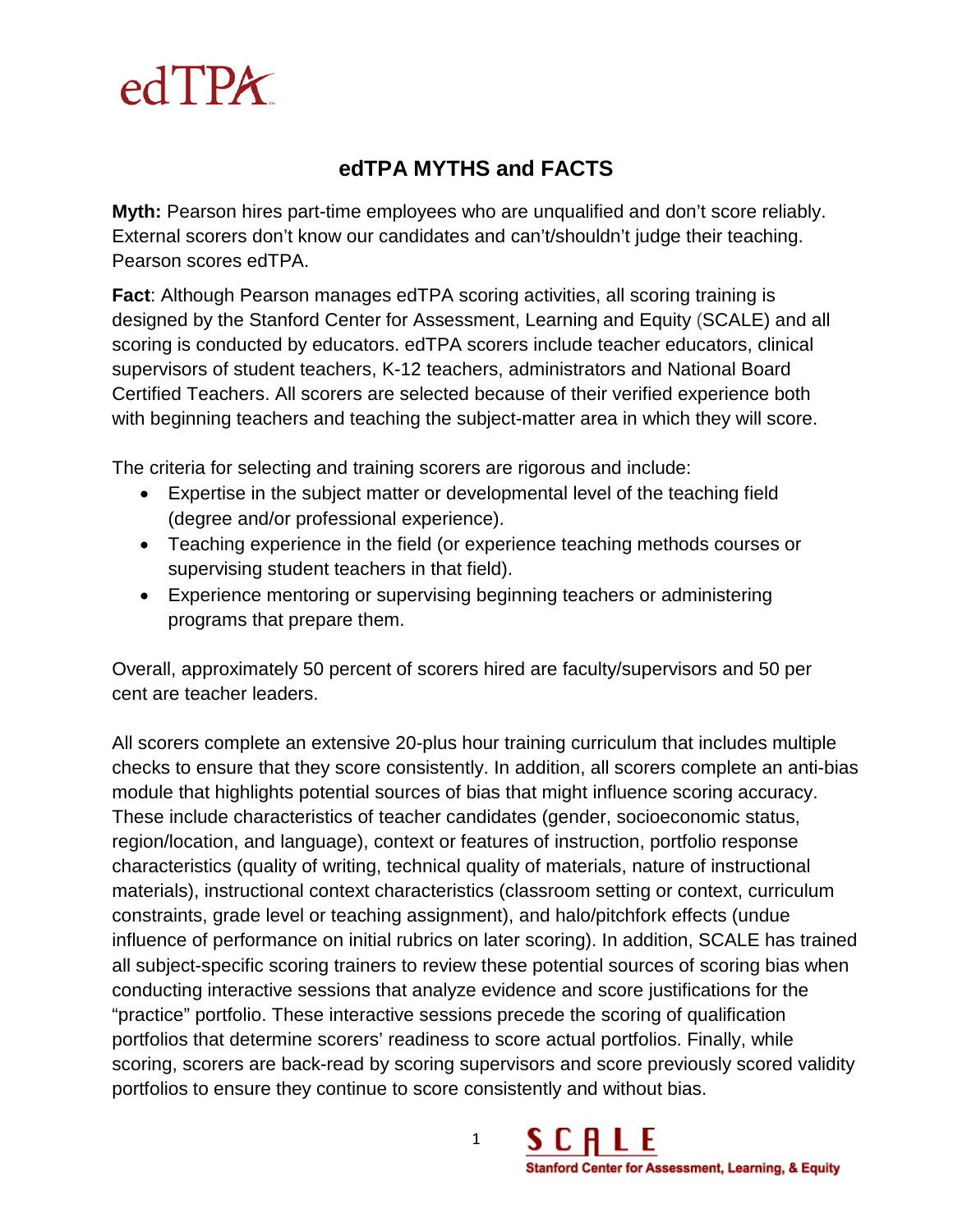

**Myth**: Pearson owns and is in control of the assessment design.

**Fact**: Stanford University is the exclusive author and owner of edTPA. All assessment and assessment materials were created with extensive input from teachers and teacher educators from across the country over a four-year development process. The Stanford Center for Assessment, Learning and Equity (SCALE) is solely responsibility for developing all edTPA handbooks, rubrics, scoring training, supervision of scoring trainers, all benchmarking and training materials and support resources for candidates and programs. Evaluation Systems, a group of Pearson, is the operational partner that provides the technical infrastructure to collect candidate materials, hires educators to score the materials, and delivers score reports to teacher candidates and preparation programs. edTPA's architecture was developed and many handbooks were drafted prior to licensing with Pearson.

**Myth:** edTPA handbooks and rubrics are poorly constructed and unclear.

**Fact:** An extensive, multi-year development process involved teachers and teacher educators in the assessment's design, review, piloting, and field tests. edTPA design and review team members included a wide range of university faculty, P–12 teachers, and representatives of national subject-matter organizations, such as the Specialized Professional Associations (SPA) associated with the Council for Accreditation of Educator Preparation (CAEP). Throughout the process of pilot, field-testing and first year of operations, the language and structure of prompts and rubrics have been vetted by subject matter experts, candidates, and faculty, who have provided input to revise any language perceived as being confusing. In addition, working closely with scorers and scoring trainers, SCALE reviews scoring data, to identify, revise and clarify confusing language in handbook directions, prompts and rubrics. Finally, the questions posed in the Online Community at [edtpa.aacte.org](http://edtpa.aacte.org/) by edTPA users from across the country inform revisions to handbooks and rubrics. Based on all sources of feedback, "refreshed" versions of edTPA handbooks for 2014-15 will be issued this summer, featuring changes that improve clarity.

**Myth**: Candidates are not allowed to retake the assessment.

**Fact**: Candidates can retake the entire edTPA or one edTPA task to meet their institution or state requirement and to demonstrate they can plan, teach and assess the learning for their students. More information about retake guidelines and what candidates submit can be found [in the Resource Library](https://secure.aacte.org/apps/rl/resource.php?resid=311&ref=edtpa) at edtpa.aacte.org and on [www.edtpa.com.](http://www.edtpa.com/PageView.aspx?f=GEN_RetakingEdTPA.html)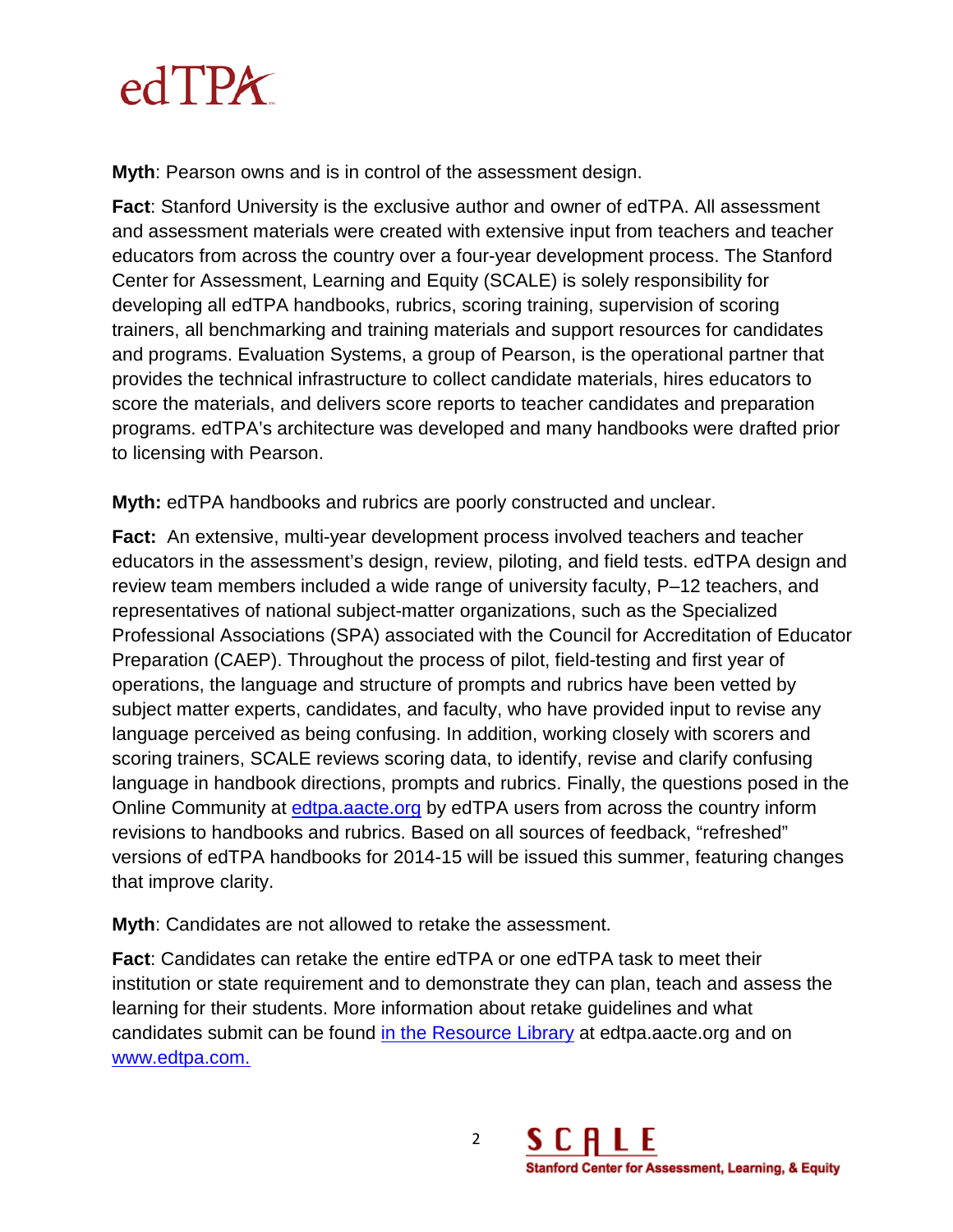

**Myth**: Faculty cannot assist candidates to prepare for edTPA.

**Fact**: The actual policy is just the opposite; faculty are encouraged and expected to provide formative support to candidates. Of course, the program coursework and feedback during fieldwork are the most important supports for developing candidate competencies in planning, instructing, and assessing learning. In addition, faculty working in educator preparation programs are expected to support candidates as they prepare for edTPA. Faculty can provide students with support documents (like [Making](https://secure.aacte.org/apps/rl/res_get.php?fid=788&ref=edtpa)  [Good Choices\)](https://secure.aacte.org/apps/rl/res_get.php?fid=788&ref=edtpa), handbooks, samples of previously completed edTPA materials, and lesson planning templates that help them understand rubrics and other materials. More information can be found [here.](http://www.edtpa.com/Content/Docs/GuidelinesForSupportingCandidates.pdf)

**Myth:** edTPA requires direct instruction.

**Fact:** We have developed edTPA to allow preparation programs to support candidates using multiple approaches to teaching and learning. The design teams included educators with subject-specific expertise who used their subject-matter content and pedagogical standards to determine the types of teaching and learning edTPA handbooks would emphasize for their field. For all fields, the central focus of student learning must go beyond facts and skills to develop conceptual understandings and engage with content in meaningful ways. edTPA's focus on deep, meaningful subject-matter learning for students; the importance of connecting instruction to students' prior academic learning and lived experiences; and the emphasis on high-leverage pedagogical practices can be accomplished through a variety of instructional approaches. Lastly, edTPA prompts and rubrics were reviewed by subject-matter experts (faculty and classroom teachers) as part of an extensive content validation process (see [Summary Report\)](https://secure.aacte.org/apps/rl/res_get.php?fid=827&ref=edtpa) and the teaching practices evaluated were examined as part of a job analysis (appropriateness and frequency of use) by more than 100 educators.

**Myth:** edTPA ignores/restricts culturally relevant pedagogy.

**Fact:** As a nationally accessible assessment, edTPA is designed so that teacher candidates from all routes (traditional, alternative, etc.) and different geographic regions and contexts will be able to demonstrate their readiness to teach students in diverse contexts and classrooms. A key part of developing edTPA was building rubrics that would help candidates learn to effectively teach their subject matter to all students, taking into account student needs and strengths, backgrounds, contexts and lived experiences. To that end, embedded within and across the rubrics are elements identified as being essential to culturally relevant pedagogical practices.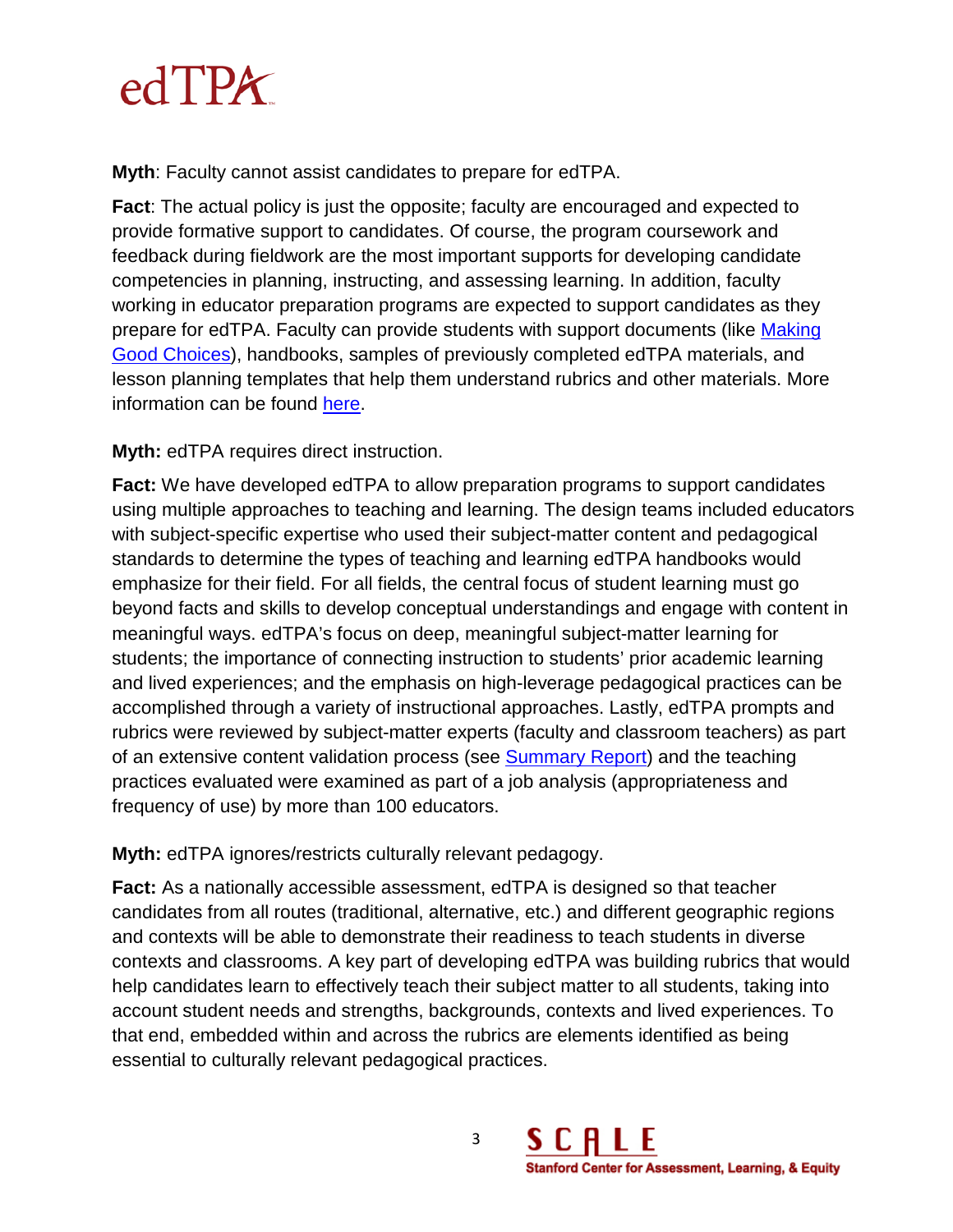## $edTPX$

Higher education faculty and administrators who use edTPA find that it helps translate awareness of culturally relevant pedagogy into classroom practice. [See this article for](http://diverseeducation.com/article/61280/)  [more information.](http://diverseeducation.com/article/61280/)

A cornerstone of effective teaching within edTPA is attention to instructional context and what students bring to their learning. Candidates design learning segments for edTPA that are based on deep knowledge of their students. Candidates describe their instructional context and the specific learning needs of students in the Context artifact and at six different points across the Task commentaries, wherein candidates are prompted to: "Consider the variety of learners in your class who may require different strategies/support (e.g., students with IEPs or 504 plans, English language learners, struggling readers, underperforming students or those with gaps in academic knowledge, and/or gifted students)."

In addition, candidates develop lesson plans and justify in the Planning Commentary their choices or adaptations of learning tasks, instructional activities and materials based on their students' prior academic learning *and* their "personal, cultural and community assets". Students must explain how and why their lessons link prior learning with new learning and how they will draw upon students' lived experiences to support meaningful learning. Scoring rubrics for Planning (rubric 3 in most fields) and Instruction (rubric 7 in most fields) examine the extent to which candidates have addressed both prior academic learning and students' personal, cultural and community assets as they plan and enact those plans. The upper levels of these rubrics are applied when candidates make these connections explicitly.

**Myth**: Determining whether a candidate is prepared for the classroom cannot be measured by assessing a 20-minute recording of their classroom practice that can be edited and/or chosen as a representation of their practice as a whole.

**Fact:** Much like the National Board portfolio and the Measures of Effective Teaching (MET) studies, which include video clips of similar length, candidates are not judged solely on a 20-minute video. The video clips illustrate how candidates enact various aspects of effective teaching are inextricably linked with multiple sources of evidence including real artifacts of teaching including lesson plans, student work samples, and instructional materials. Candidates also provide commentaries justifying their lesson plans based on their students' strengths and needs, analyzing student work, explaining feedback to students, and proposing next steps for teaching and learning. Developing a reliable understanding of whether a candidate is prepared to be the teacher of record in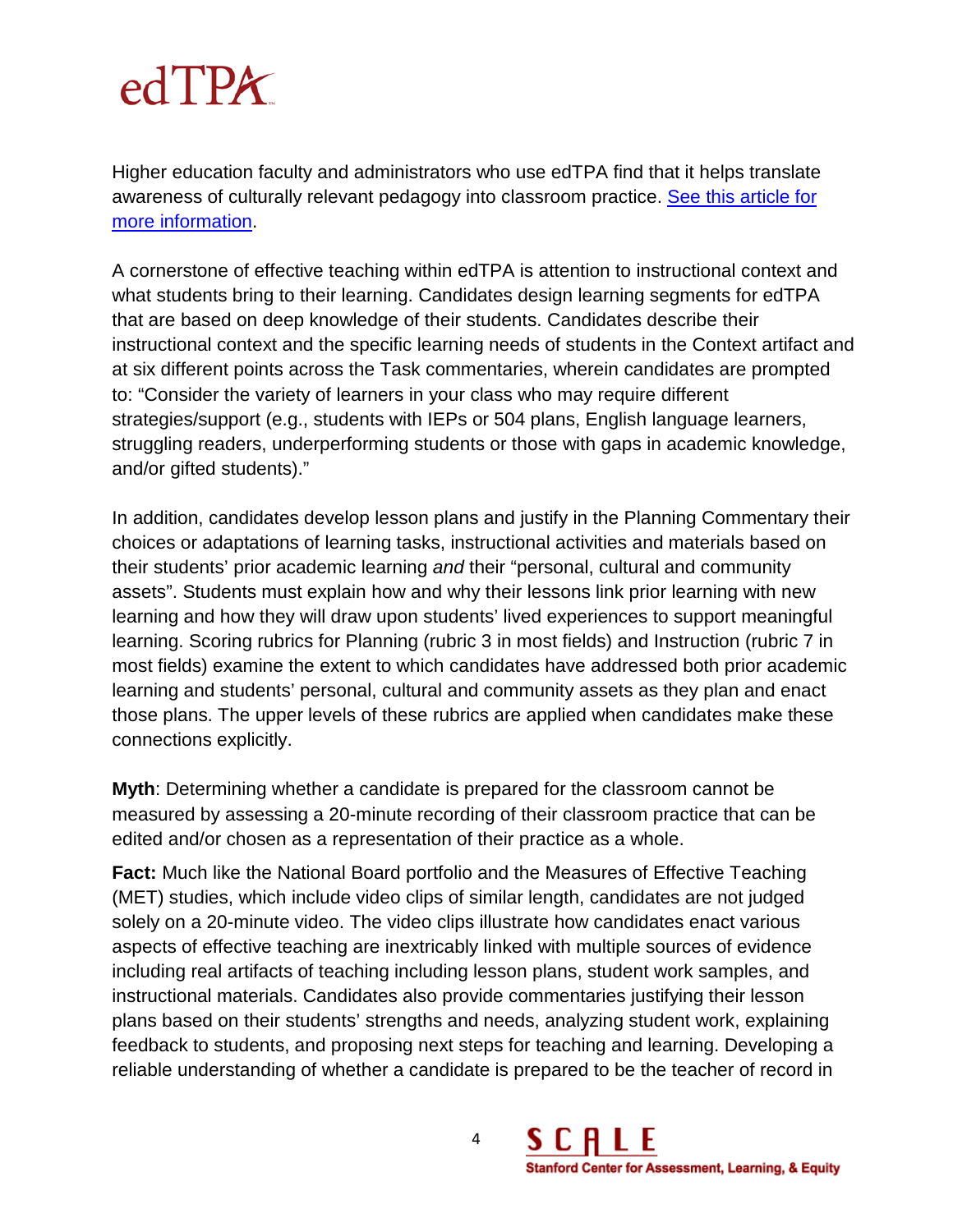## $edTPX$

their own classroom requires the use of multiple measures of skills, practices and performance. There is no single approach that can measure teacher competence, given how complex and varied the knowledge base is for measuring effective teaching. edTPA is a capstone, summative assessment that contributes to a multiple-measures system for licensure. Programs are encouraged to develop assessment systems that include formative, embedded signature assessments as well as summative assessments that align with state, national and specialized professional association standards for beginning teachers.

**Myth:** Having our candidate portfolios scored by Pearson and receiving score reports made up of numbers does not support program renewal or reform.

**Fact:** edTPA portfolios are scored by educators using analytic rubrics that describe candidate performance at each of five levels. Similar to the rubrics used to evaluate and score the National Board for Professional Teaching Standards, portfolio results from edTPA rubrics provide valuable information to programs and candidates. Score reports, in combination with faculty examination of the candidate work submitted, provide rich, actionable information for each candidate. On a program level, an analysis of score patterns and candidate portfolios can identify particular areas represented by rubrics on which a program might want to focus renewal efforts. SCALE encourages faculty to engage in local evaluation of candidate portfolios in a process of continuous improvement of programs and curriculum and has provided resources to support this effort. See [these videos](http://edtpa.aacte.org/resources/2013-national-edtpa-implementation-conference) for examples.

**Myth:** edTPA promotes "teaching to the test" and restricts the teacher education curriculum.

**Fact:** edTPA represents a broad consensus of the teaching field about what knowledge and skills matter for a beginning teacher's performance and good teaching in general. edTPA is built on core aspects of teaching – planning for instruction, engaging students in learning, assessing learning and supporting academic language development – and requires them to be linked together to show the full cycle of teaching. This is why it is a capstone event in student teaching. This also is why the assessment requires real job-related artifacts from teaching – lesson plans, video and student work samples – in order to show the complexity of the local teaching context and the way the candidate responds to real students when trying to teach them in a real setting.

In other words, if the assessment is measuring practices that teacher candidates should be expected to know how to do, then teaching to the assessment is consistent with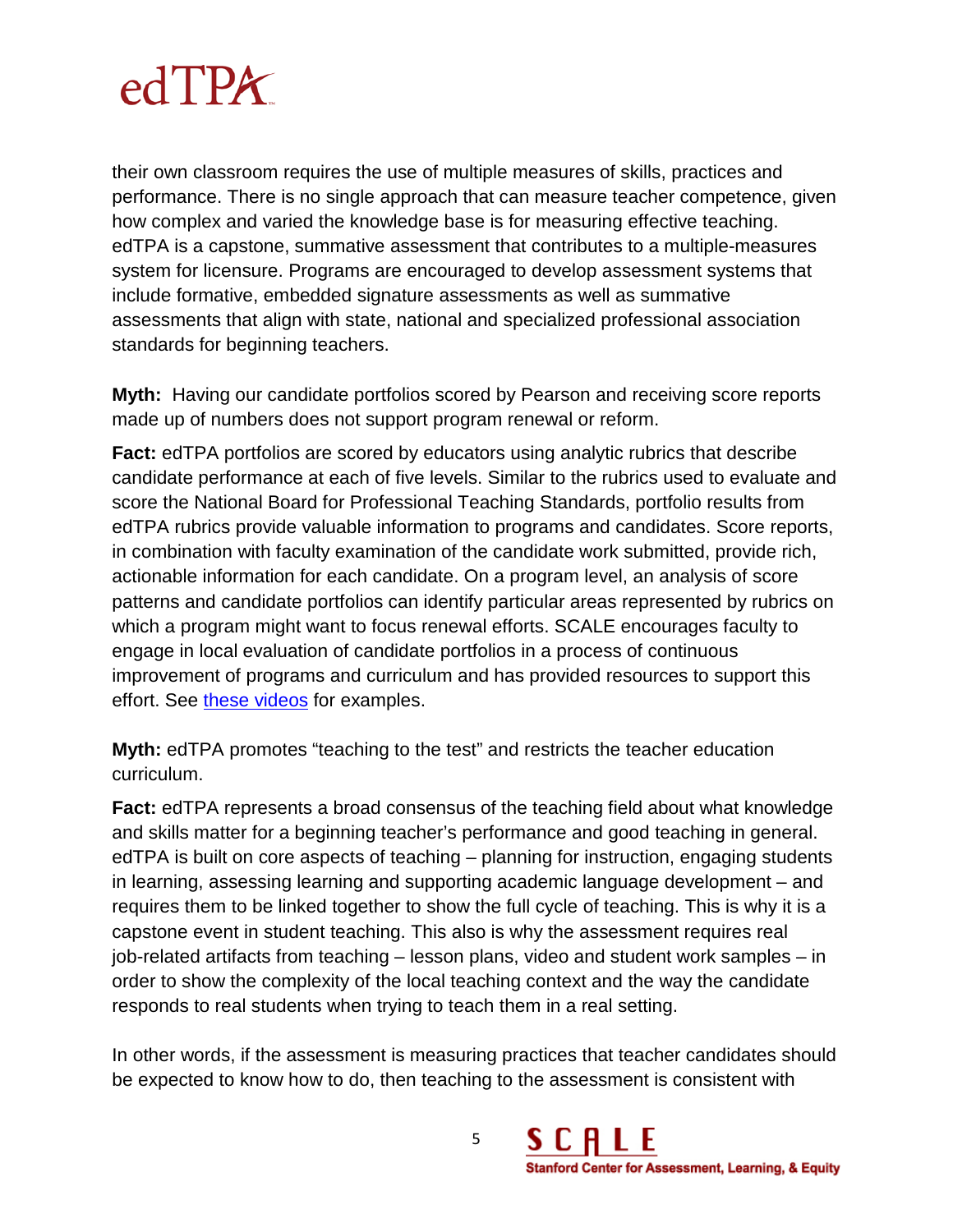

those expectations. For a more complete analysis and suggestions for maintaining curricular features integrity when implementing edTPA, see the FAQs [Teacher](https://secure.aacte.org/apps/rl/res_get.php?fid=1118&ref=edtpa)  [Education Curriculum.](https://secure.aacte.org/apps/rl/res_get.php?fid=1118&ref=edtpa)

**Myth:** The \$300 fee to take edTPA is unfair and is pure profit for Pearson.

**Fact:** The \$300 fee for edTPA covers all development costs and operational assessment services associated with the resources and support for implementation, delivery, scoring and reporting of edTPA, as well as customer support service for candidates and faculty. Assessment services include access to and support within the edTPA Online Community network for faculty and the use of the technology platform that registers the candidate, receives the portfolio, coordinates the logistics of scoring the portfolio, analyzes the results and reports the results to the candidate. Assessment services also include the recruiting and management of qualified educators who serve as scorers, scoring supervisors, and trainers. Scorers are trained specifically to edTPA rubrics, they use standardized scoring procedures and are calibrated and monitored during scoring.

The fee does not need to be paid directly by the teacher candidate. Some states or programs are paying for or subsidizing that cost. Some campuses embed the cost of edTPA in a program fee so that students can use financial aid to pay for edTPA. Pearson also has provided an allotment of financial assistance fee waivers to states with a formal agreement to participate in edTPA and that use edTPA for consequential purposes for distribution to candidates with financial need. [See this document for alternatives.](https://secure.aacte.org/apps/rl/resource.php?resid=439&ref=edtpa)

Fees are not unusual for professional assessments. Aspiring architects, accountants and dental hygienists can spend nearly \$1,000 dollars to become licensed or certified. Nurses are charged \$200 for the exam to be certified by the National Council of State Boards of Nursing. The cost for a teacher to become National Board Certified is \$2,500.

**Myth**: edTPA has not been tested for reliability and validity.

**Fact:** edTPA is the most rigorously and widely field-tested performance assessment of new teachers ever introduced to the field. Field test data and analyses have been reviewed by independent technical advisory committees in three edTPA adopting states (NY, WA, and OH) and by a [national technical advisory committee](https://secure.aacte.org/apps/rl/res_get.php?fid=1320&ref=rl) composed of nationally and internationally recognized psychometricians, researchers and assessment scholars. Though it is new, edTPA's design and architecture is much like that of the highly respected assessment of veteran teachers administered by the National Board for